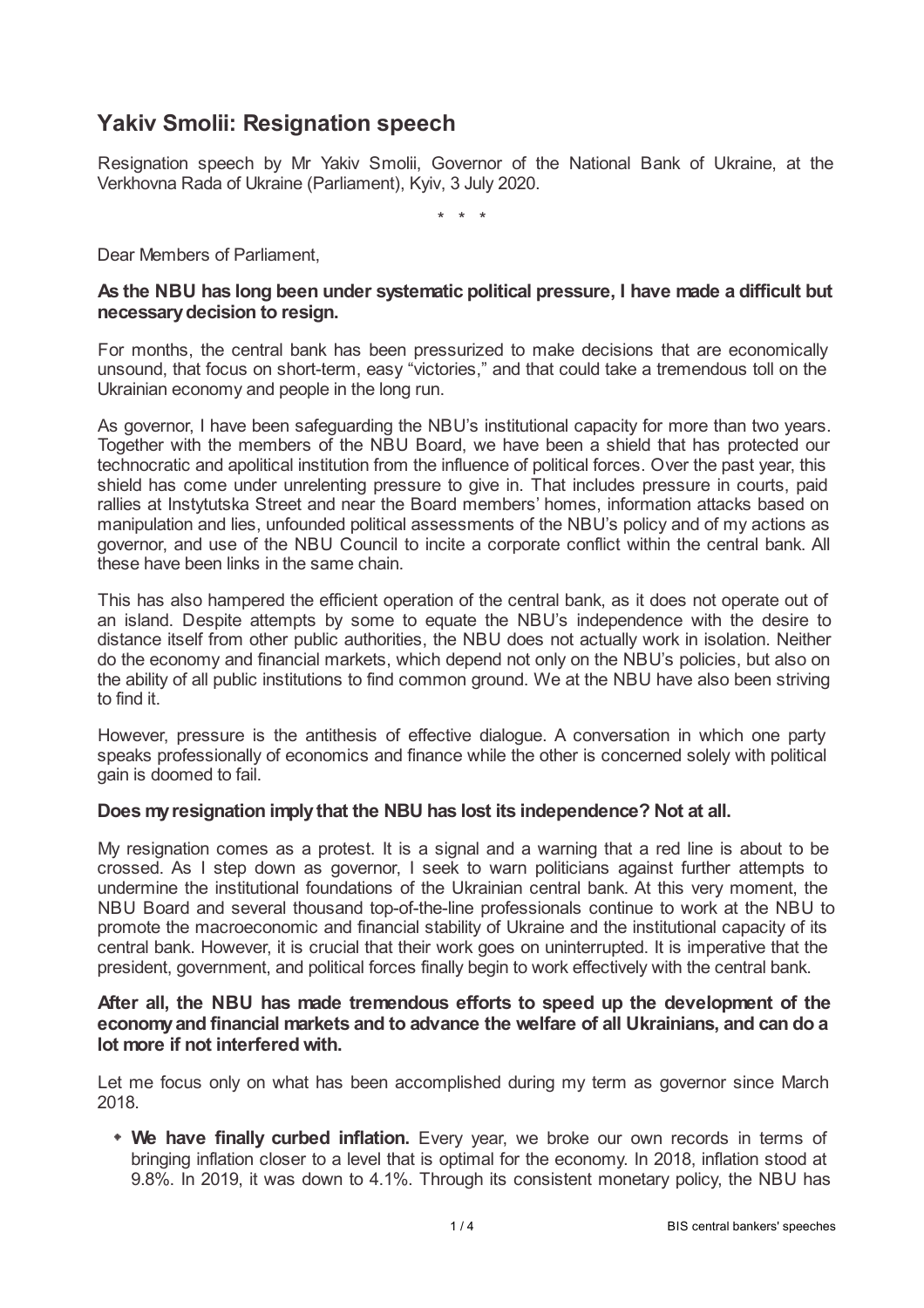achieved an inflation target of  $5\% \pm 1$  pp sooner than expected, and inflation has since remained low. Our ability to be consistent in maintaining price stability in the face of political cycles was widely recognized by the international community last year, when the NBU received the GlobalMarkets award.

- **For the first time since Ukraine gained independence, the key policy rate has been reduced to 6%**. Two years ago, when the Parliament appointed me to lead the NBU, the key policy rate stood at 17%. Today the central bank pursues a stimulating monetary policy aimed at reviving economic growth. But we have not stopped there. We have introduced completely new tools to support the economy. Those include refinancing loans for banks for up to five years, an interest rate swap for banks, and an FX swap facility with international institutions.
- **We have made single-digit loan rates a reality**. Yes, it will be some time before low inflation and the low key policy rate have their full impact on the cost of debt. But it will definitely happen. Of course, if creditors' rights were better protected, it would happen sooner, but this is beyond the NBU's purview.
- **We have strictly adhered to a market-driven, flexible exchange rate regime, while at the same time ensuring that the hryvnia is stable**. Moreover, we have worked to develop the FX market. As a result, today the exchange rate is set transparently on leading international platforms, where all players participate anonymously.

We have come under criticism for strengthening the hryvnia last year. Those criticizing us said that the NBU should have been more active in the FX market, when in fact the NBU was active enough that last year alone it added to international reserves a record USD 8 billion, having purchased it in the FX market. Yes, if we had bought more dollars, we would not have heard complaints from exporters. But we would have heard complaints from importers and, most important, from ordinary people who earn and spend hryvnias. Therefore, we kept the balance and, as befits a central bank, pursued a neutral policy, rather than playing into the hands of individual market participants.

**Another category in which the NBU set a new record every year is international reserves.** This time we hit a new high. While I was in office, Ukraine's financial safety cushion increased by USD 10 billion, from USD 18 to USD 28 billion.

Last year, Ukraine was popular among international investors. Although this provided good financial support to the government, this was used to criticize the central bank. At the same time, our critics ignored the fact that international reserves grew, not least due to foreign exchange inflows from nonresidents. This enabled us to overcome, reasonably painlessly and quickly, the FX market turbulence in March caused by the coronavirus pandemic.

- **In 2019, the NBU embarked on a large-scale liberalization of the FX market.**This was a truly revolutionary event, for which Ukrainian businesses and households had been waiting for a quarter of a century. The NBU has already lifted about 40 FX restrictions, which had for years hampered business development and investment inflows, while also limiting the rights of Ukrainians to freely engage in FX transactions.
- **The banking systemis healthy, highly liquid, and profitable.** Since November 2018, not a single bank has been removed from the market. The general public knows who owns each and every bank. This is reviving confidence in the banking sector. This is evidenced by deposit growth – since the start of 2018 hryvnia household deposits have risen by one-andhalf times.

Moreover, thanks to years of continuous preparation of the banks for potential problems, the banking system entered the coronavirus crisis stronger than ever. It is now an outpost of financial stability and a lifesaver for the economy.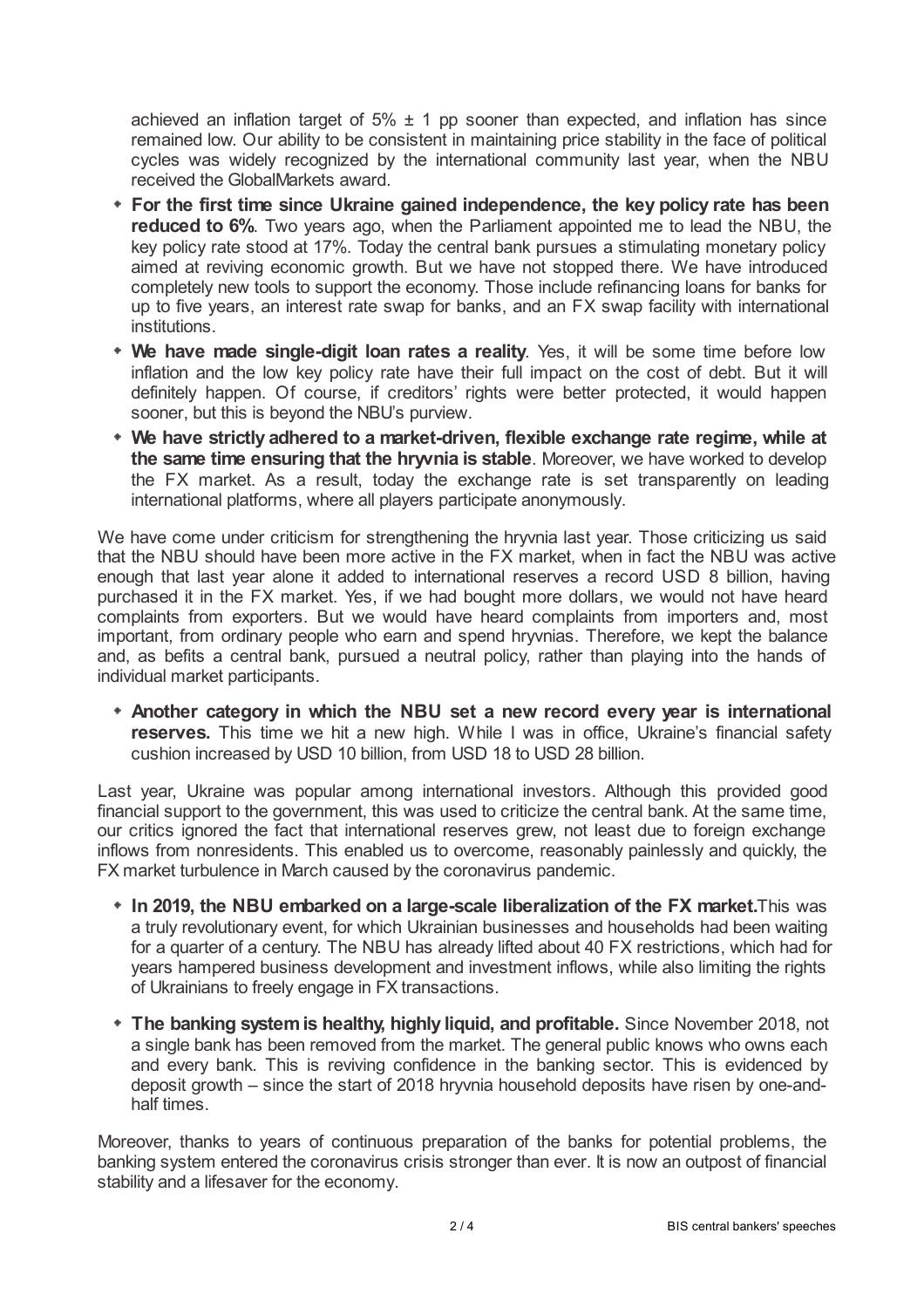- Cashless payments are gradually becoming commonplace in Ukraine. Thanks to the numerous initiatives the NBU launched while I was in office, the share of cashless payments among all transactions involving payment cards increased from 39% to 55%.
- **The NBU has become even more transparent and open.**The NBU's current policy is based on a dialogue with banks and nonbank financial institutions, businesses, the expert community, the international community, the media, and our other partners and clients. The NBU's achievements were recognized by the international professional financial community through a prestigious award from the Central Banking Awards, in the category of transparency.

**All these achievements could easily be reversed.** It is much easier to take a step back than the steps forward that it took us years to make. I call on you not to let this happen! Let the NBU retain the achievements of previous reforms and go on to new ones.

**The NBU has a lot of work ahead of it.**Don't forget that the coronavirus crisis is continuing. We need to maintain financial stability and help Ukraine get back on the track to economic growth, without provoking a spike in prices.

We need to successfully complete what we started. This includes completing FX liberalization, while not undermining macrofinancial stability with hasty decisions. We have to make the market of nonbank financial services, over which the NBU became a regulator just the day before yesterday, healthy, transparent, customer-oriented and confidence-inspiring. We have to protect the rights of consumers of financial services and enhance financial literacy. The NBU received a mandate for this at the beginning of the current year. We have to make financial services more accessible, and create conducive conditions for the development of innovations in the financial sector. All of that, and many other things, are envisaged by the NBU's Strategy for the Development of the Financial Sector until 2025. This requires five years of work, if not more.

Finally, I would like to thank all NBU employees and all our partners and clients who followed the path of reforms with us.

- These are financial market participants, businesses, and the expert and scientific communities. Our discussions gave rise to the proper decisions, while your support inspired us to keep going.
- I thank all of the NBU's like-minded people MPs and colleagues in other government institutions who united with the NBU to promote reform.
- I'd also like to thank the NBU's international partners and colleagues from other central banks for your support that went beyond financial assistance. First of all, you gave us knowledge and faith in ourselves.
- I'd also like to thank journalists who tirelessly helped the NBU become more transparent and easier to understand.
- I'm infinitely grateful to the whole NBU team for providing support. All of the NBU's achievements are our joint achievements.
- I thank all Ukrainians who trust in the professional ability of the NBU. Confidence in a central bank is the best recognition of its achievements. I'm proud that the NBU has this confidence.

I leave the NBU as an integrated institution that has a strategic vision, well-established processes, a strong professional team, and a good reputation among the world's leading central banks and the international community.